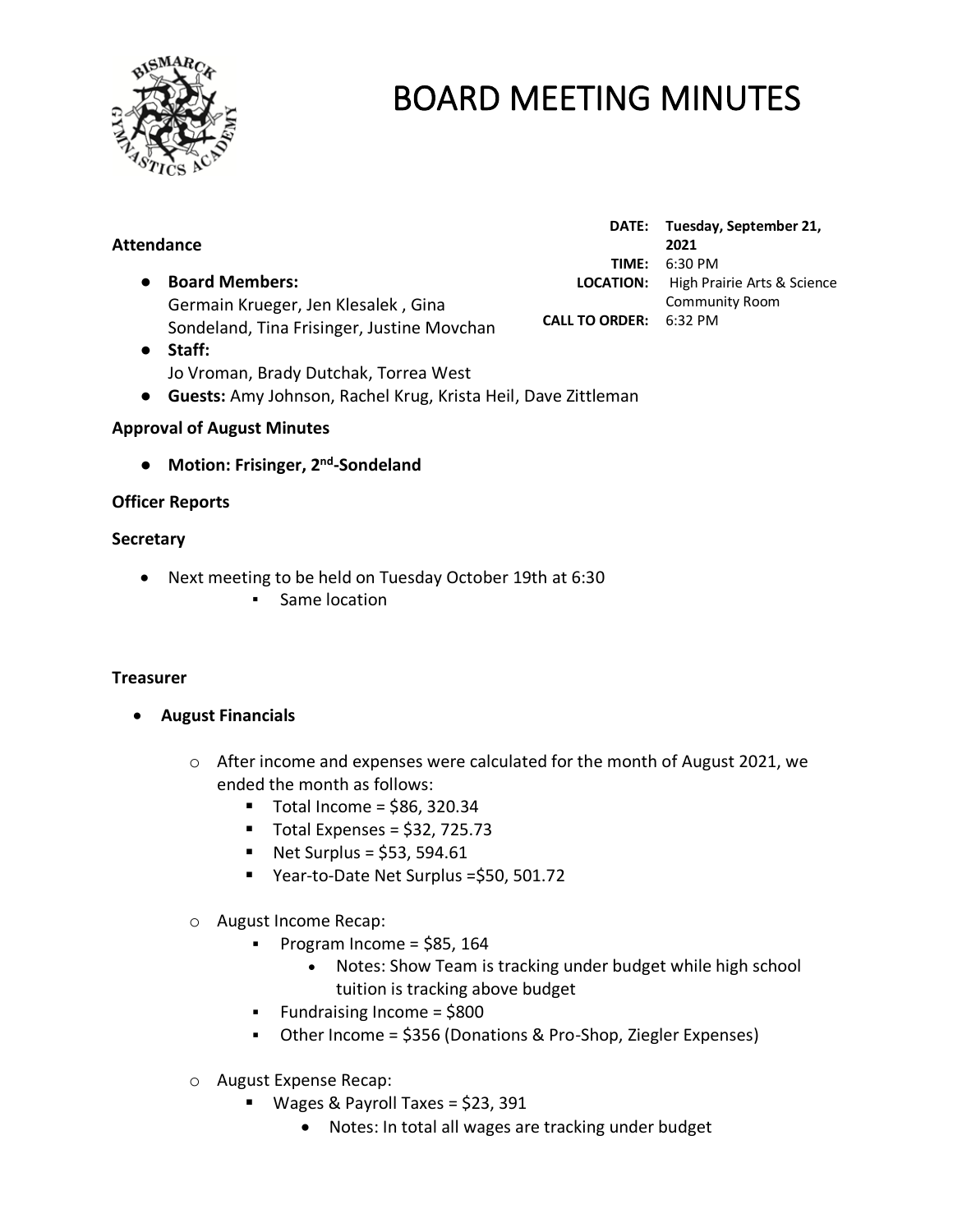

- $\blacksquare$  User Fees = \$4, 153
- Credit Card & Professional Fees = \$3, 238
- Office Expenses = \$800
- Staff Expenses = \$498 (Education & USAG Memberships)
- Other Expenses = \$655 (Pro Shop & Program Expenses)
- $\circ$  Sondeland made note of few items that were in this months financials
	- Badlands paid late so she wasn't sure where to put that income
		- Same fiscal year, put in under fundraisers, otherwise it should be put under donations
	- The Golf Scramble Event was off by \$4200 as it was in the wrong fiscal year

### • **PPP Summary**

- $\circ$  We are still waiting on the approval of our  $2^{nd}$  PPP loan for full forgiveness
- o If we would have not received these loans, BGA would have been at a loss of \$17, 594
- **Motion: Frisinger, 2nd -Movchan**

### **Vice Chair**

● No Report

**Chair**

● No Report

### **Business/Program Reports**

### *Competitive Program Report*

### **Optional Levels:**

- Starting September 1, each of the Level 6-9 gymnasts were given accountability binders to help them/me (Torrea) track their progress through each practice.
- Daily assignments are given and the girls were instructed to highlight which of their assignments they complete each day. My hope is the accountability binders will keep the girls on track and give them something to work toward each day.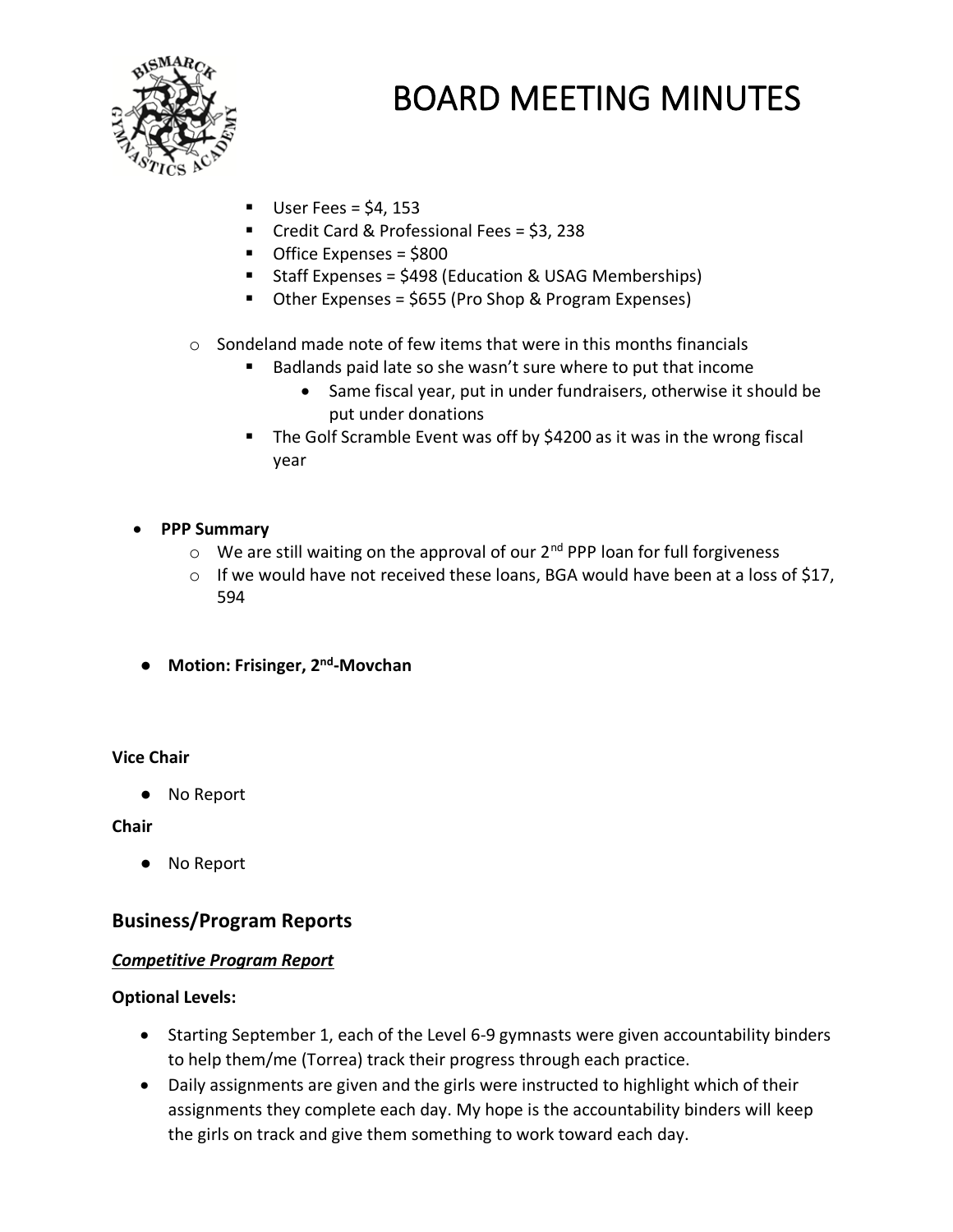

- On September 13<sup>th</sup> a new piece was added to each of their binders: a "happy thoughts" page for the girls to document one thing that they were happy with/proud of at each practice.
- We will continue utilizing these binders as we work through the "skill combinations" section of our training schedule and into half routines in October and full routines in November.

### **Compulsory Levels:**

- The compulsory group finished out their summer with further upgrades and drills to feel solid into the new competitive season.
- After the level testing, we welcomed a handful of girls from the pre comp team and had girls rejoin our team as well.
- Testing was done in an open and positive way to encourage the gymnasts that leveling up does not determine the worth of an athlete, but rather, we are looking for the girls to have fun and try their hardest.
- As we move into September, I will be doing 2 weeks of basics only to reinforce important shaping and from there we will introduce one event routines at a time.

### *Recreational Program Report*

- Brady has taken over the scheduling, lesson planning, and rotation schedules with guidance from Torrea
- Since early August, Brady and Jo teamed up to hire 7 new Rec coaches
- A staff meeting was held on August 23 to cover education and training up to date.
- We opened registration at 9 AM on the  $24<sup>th</sup>$  with the classes below offered:
- Parent-Tot: 7 classes: 41/42 enrollments Tumbling Tots: 18 classes: 108/108 enrollments Hot Shots: 2 classes: 15/16 enrollments Beginner Girls: 13 classes: 104/104 enrollments Beginner Tumbling: 12 classes: 94/96 enrollments Intermediate Girls: 7 classes: 55/56 enrollments Intermediate Tumbling: 5 classes: 24/40 enrollments Advanced Girls: 2 classes: 16/16 enrollments Advanced Tumbling: 2 classes: 8/16 enrollments

Total Rec classes offered: 68 with 465/494 total enrollments or 94% full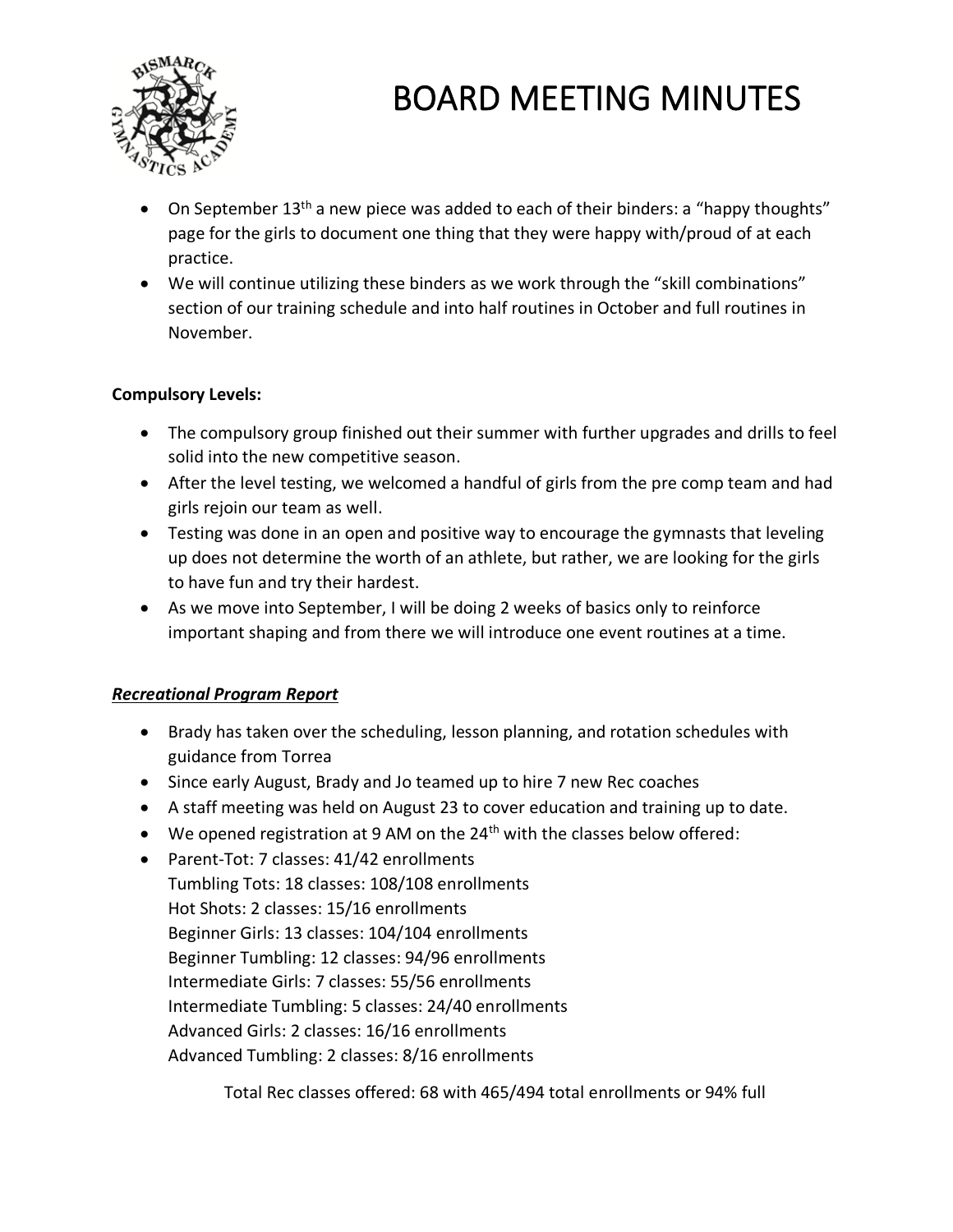

We are also offering 1 homeschool open gym, 1 regular open gym, 1 HIT open gym, and 2 birthday parties, and 2 daycares this session.

### **Show Team:**

- The kids wrapped up a successful couple of summer events and moved into skill building season
- We have been working to improve our higher skills so we can transition new students onto our team later this fall
- They will continue to upgrade for a couple months before we start our shows.

### **High School:**

- High School athletes started the first of their 5-week sessions on September 7. They can sign up for each class individually, with class offerings as follows:
	- $\circ$  3:45-6:15 Monday (20 athletes)
	- $\circ$  6:30-8:30 Monday (7 athletes)
	- $\circ$  3:45-6:15 Tuesday (21 athletes)
	- $\circ$  3:45-6:15 Wednesday (14 athletes)
	- $\circ$  3:45-6:15 Thursday (16 athletes)
	- $\circ$  10:00-12:00 Saturday (9 athletes)
- Their second 5-week session will be held from October 11-November 13 with registration being held from October 5-7.
- Jade's communication with Dave Zittleman proved to be successful as Bismarck Public Schools has agreed to contribute \$3000 towards a new bars station set-up.
	- $\circ$  The new equipment purchase total was \$10806 and was made on August 24. The following items were purchased:
		- 3 sets of space savers with pads
		- 1 single rail
		- 1 men's single rail (to interchange with women's bar to make a "strap bar" station)
		- 1 new mat system

### **Office:**

**Concussion Management:** Baseline testing has been Coordinated through Sanford Orthopedics & Sports Medicine. The families have been notified and testing will take place on the 23rd of September.

**CPR First Aid:** BGA staff needing certification or renewal have been certified on September  $12<sup>th</sup>$  at the gym.

**Building maintenance:** Building beautification has continued throughout the gym.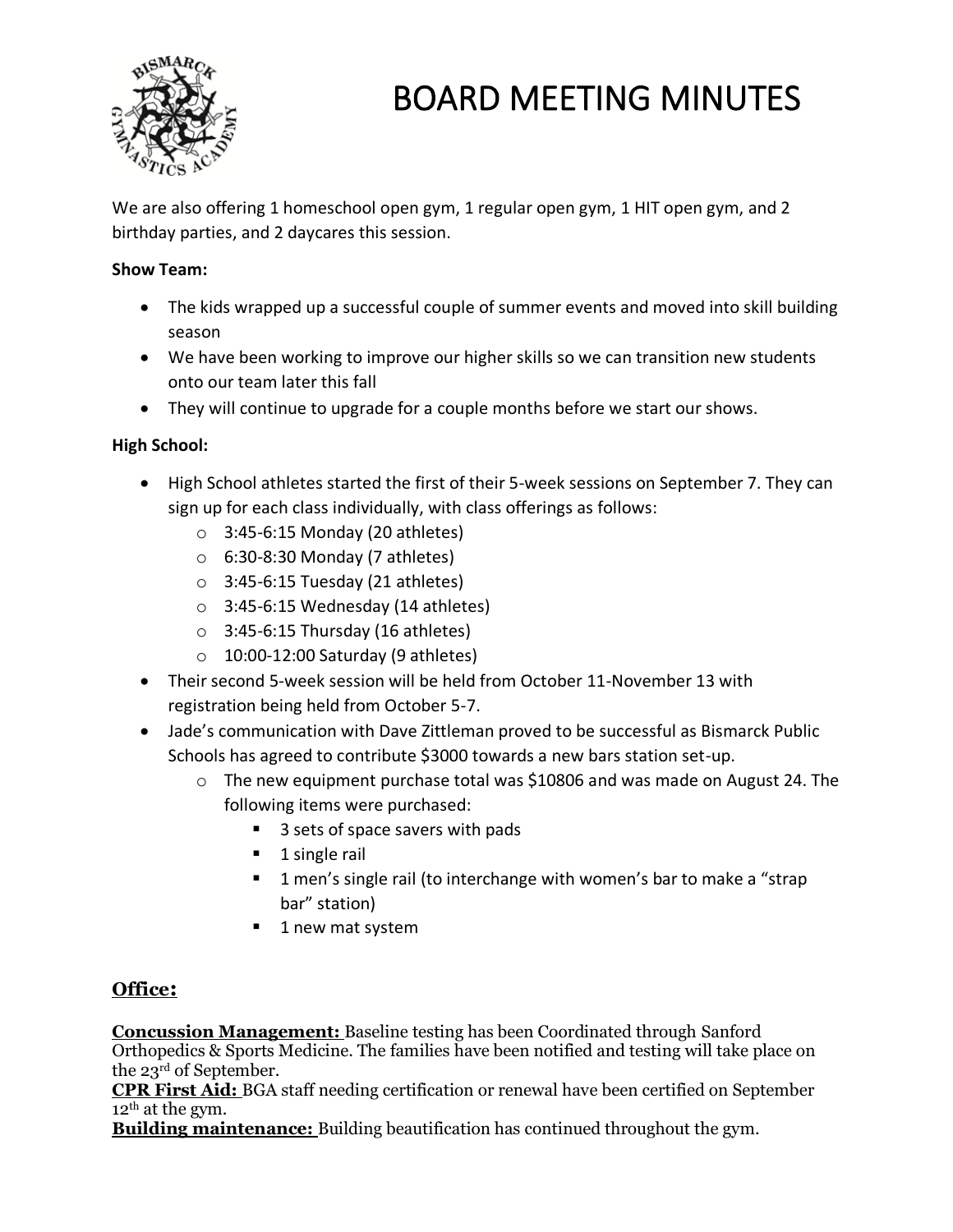

**Parking Lot management:** We have met with Capital Racquet regarding painting the curb yellow at the main entrance in addition to the traffic cones placed out front. We have also requested arrows to be painted to assist with traffic flow. Katrina arranged for a quote to move forward with this project.

**Covid- 19:** The gym remains open at a level 6 welcoming pre- school/ day care classes, Hit open gym, homeschool classes. All guidelines and phases continue to follow Dept. of Health recommendations.

**Universal employee Apparel:** We have placed our full-time staff apparel order as well as a replenishment order for part time staff. We are expecting delivery by Friday September 24th **Desks/ chairs:** Century 21 Morrison Realty has donated two new desks and office chairs to BGA**.** 

**Safety Champion:** Per USAG Guidelines and new Safe Sport policy updates, BGA has assigned Jo as our designated "Safety Champion". She will remain up to date in training and communication to staff and membership for safe sport related engagements at BGA. **Board Insurance:** BGA Board Insurance has been renewed and paid for the year.

**BPRD User Agreement:** We have reviewed the agreement and made corrections for the upcoming year. The finalized document with be signed and placed into effect for the upcoming year.

### **Fundraising:**

- **Scripts** We have families ordering cards and will continue to promote this throughout the year.
- **Pro-Shop:** The pro-shop has reopened for in person vending of leos, drinks, snacks, and BGA car/ water bottle stickers. We are considering offering BGA t-shirts to the inperson pro-shop after membership feedback. The year round online pro-shop is live and available to membership. This has been promoted through Facebook and email.
- **Throwback** Fundraising options are being offered until supplies are depleted.
- **Fund U Now:** we are partnering with Fundraising University to hold a "text to donate" competitive fundraiser to offset the cost of the 2021-2023 competitive leotards. All information regarding the fundraiser has been sent out to families as well as an option to opt-out of the fundraising portion of the event. Families who choose to opt-out, agree to pay the full price of the leotard on their own.
- **Fundraising University/ Simply Goodness Cookie Dough:** Our 2021-2022 Session 1 fundraiser will be partnered with Fundraising University and will be Simply Goodness frozen cookie dough**.** Sales dates will be Monday September 13th – Thursday, September 30<sup>th</sup>.
- **Car Wash #2 summary:**
	- o **Financial Goal** \$500.00
	- o **Actual amount Raised** \$711.40
	- o **Expenses** \$9.97
	- o **Total Profit** \$701.43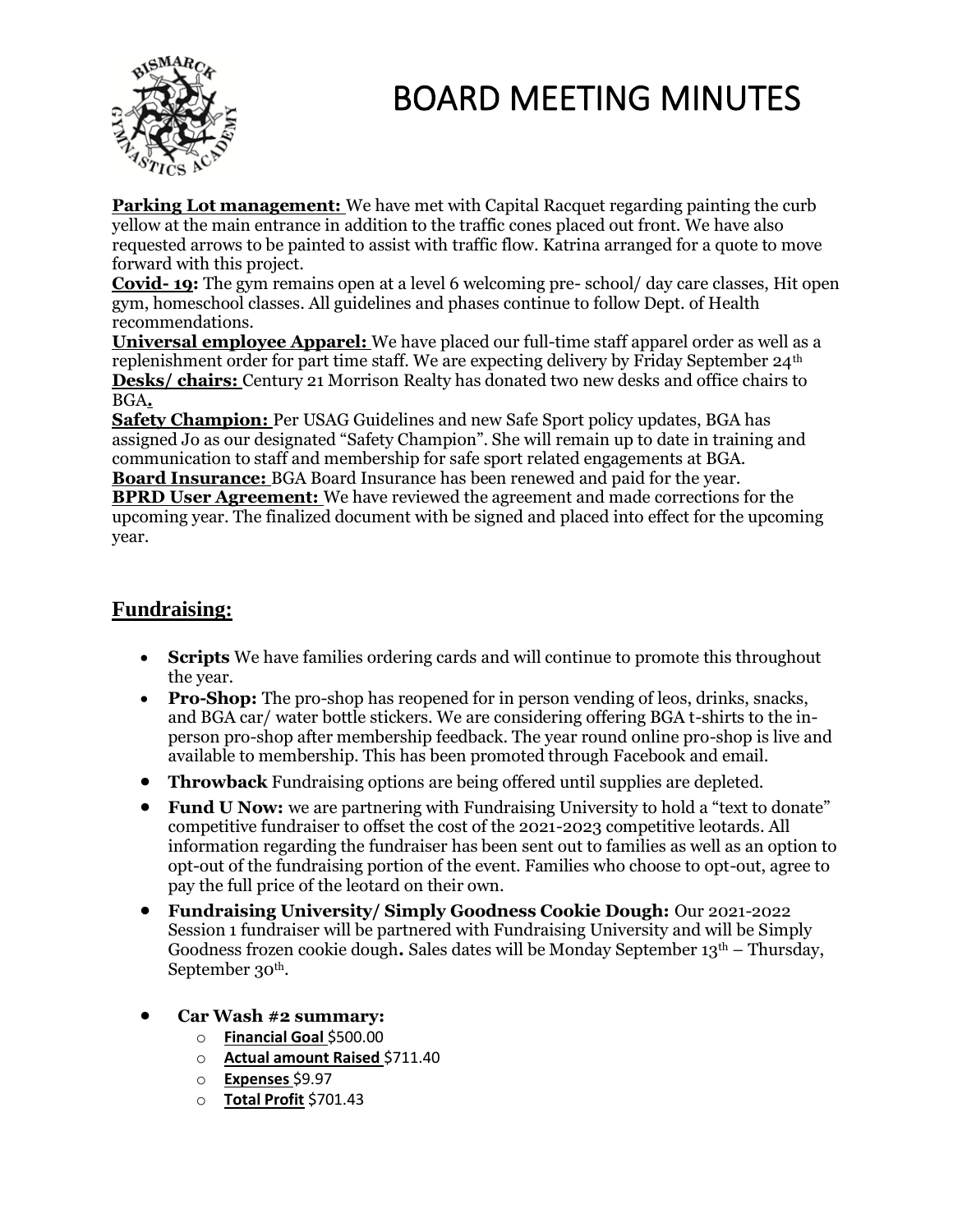

- **Grants:** We are currently waiting on invoicing and delivery of equipment for the Single Rail Pit Bar from our BPRD Match grant. It is in route and should be here by September  $17<sup>th</sup>$ .
- We will be seeking a Partner Event Grant made possible by the Bismarck-Mandan Convention and Visitors Bureau this year to offset costs from our Ziegler meet in January. Applications are due in November. Jo is working with our contact from BMCVB on the details of the program and will update the board as necessary.
- **Ziegler:** BGA will hold its first Ziegler Kick off meeting on Monday September 27th following the parent meeting in the gym. **Community Outreach:**
- We appeared on KX News "Studio 701" on August 23<sup>rd</sup>. Jo and Brady were interviewed and promoted registration and all other aspects of BGA programming. Jo has purchased a Bismarck/ Mandan Chamber EDC membership at a non-profit discounted rate and will be attending mixers and other appropriate functions moving forward.
- **Charitable Gaming:** We have completed documentation listed by the checklist provided to BGA by AGS and have it available on Teams. We should now be able to submit all documentation for contract negotiation and application processes. We have met with Justin from AGS and discussed next steps in the application process and continue to strengthen contacts in possible contract negotiations for next year.
- **Future Planning:** The fundraising planning calendar is complete and on Teams.

### **Old Business**

- **Concussion Management Policy**
	- The policy will be distributed with the handbook at the parent meeting on the 27th
	- The policy was approved by the board on August 30th
- **Coaching Contracts**
	- Contracts are finished, but have not been given to Torrea or Gabby as of today
- **Insurance Updates**
	- The BOD insurance policy has been approved and renewed
	- The liability insurance for the facility was received in the office today (Sept 21) and will be reviewed by Brady and Tracy
- **Equipment Additions (Collaboration with BPS)**
	- The equipment has been ordered but there has not been a shipping update as of yet as to when it will arrive in the gym

#### **New Business**

● **Parent Meeting/ Ziegler Planning Schedule**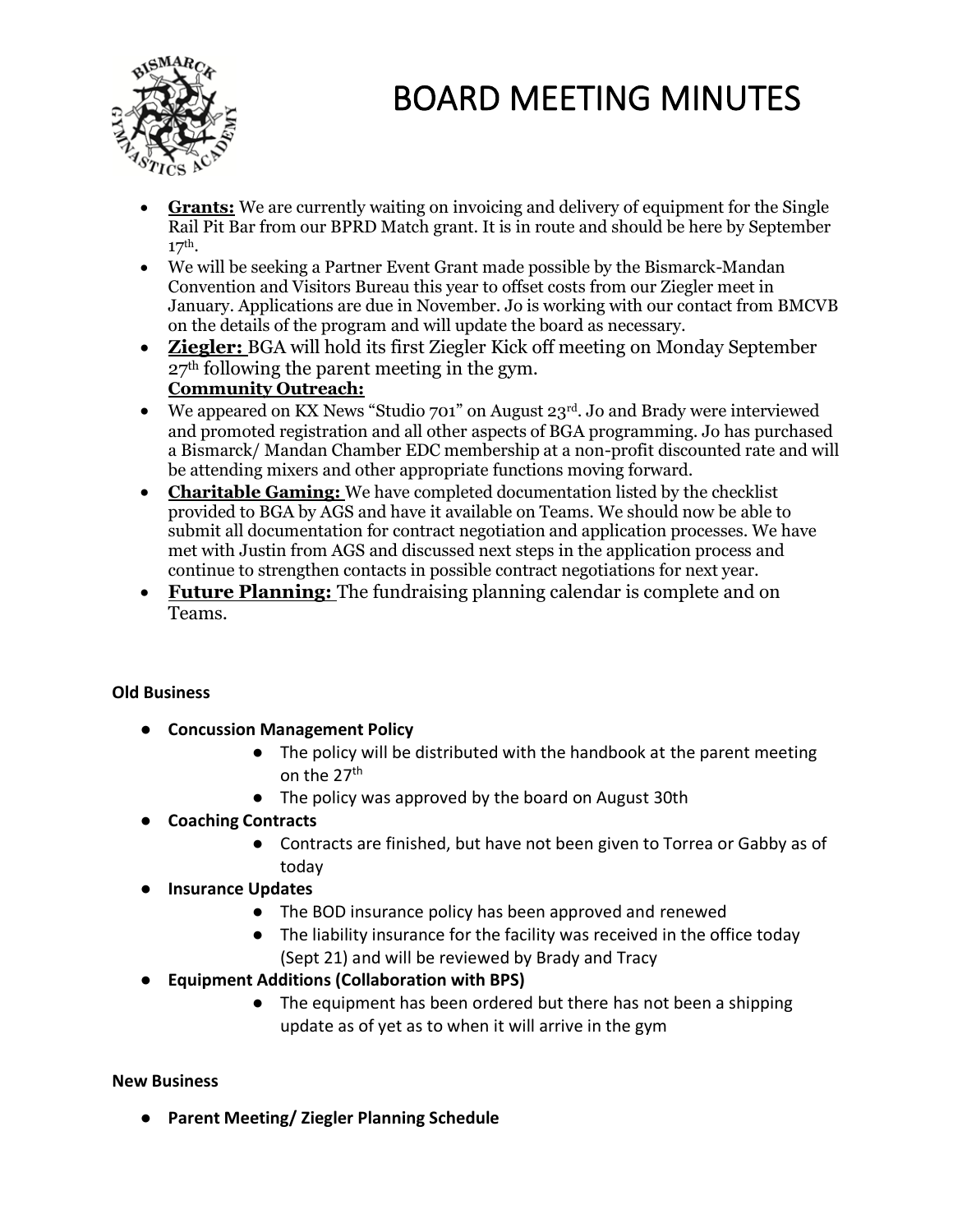

- Movchan expressed a concern with the time of the meeting as it is right at 5:15 and may not work out for those parents who don't get off of work until 5.
	- Torrea explained that her reasoning was the session times and this is the time parents are dropping for the next session so they would be more apt to stay and attend the meeting
- Movchan also asked if they had planned to talk with the parents during the meeting about the Ziegler meet coming up since they were already there and to get more families involved this year
- **HS Handbook**
	- Klesalek questioned the reasoning for 2 handbooks and why they have not been combined into 1 handbook with different sections for each of the programs
		- A lot of repetition between the 2 handbooks that can be combined into 1, making it easier with all the overlapping segments
		- Torrea agreed that that would make more sense and seem more logical and have the parents sign off on the program their child is enrolled in
- **USAG Handbook**
	- Same as the HS Handbook
	- Klesalek will work with Torrea and get a revised version sent to the board for approval prior to the parent meeting on the 27th
- **BPRD Facility Agreement**
	- The current fees will increase from \$9.25 to \$9.50 per athlete per session.
- **Annual Meeting**
	- The annual meeting will be held on November 21<sup>st</sup> at 5:00 at BGA
	- During the meeting, the new board seats up for election will be voted on by the membership
		- Talk about holding electronic voting as an option in the future as per the By-Laws voting can be held by Proxy
			- o Communication about the Proxy voting process will go out to the membership prior to the meeting
- **Board Nominations** 
	- Nominations will close on September 26<sup>th</sup>
	- There are currently 2, 3-year terms that are up at the end of the year
	- The terms are the positions being filled, not the officer position